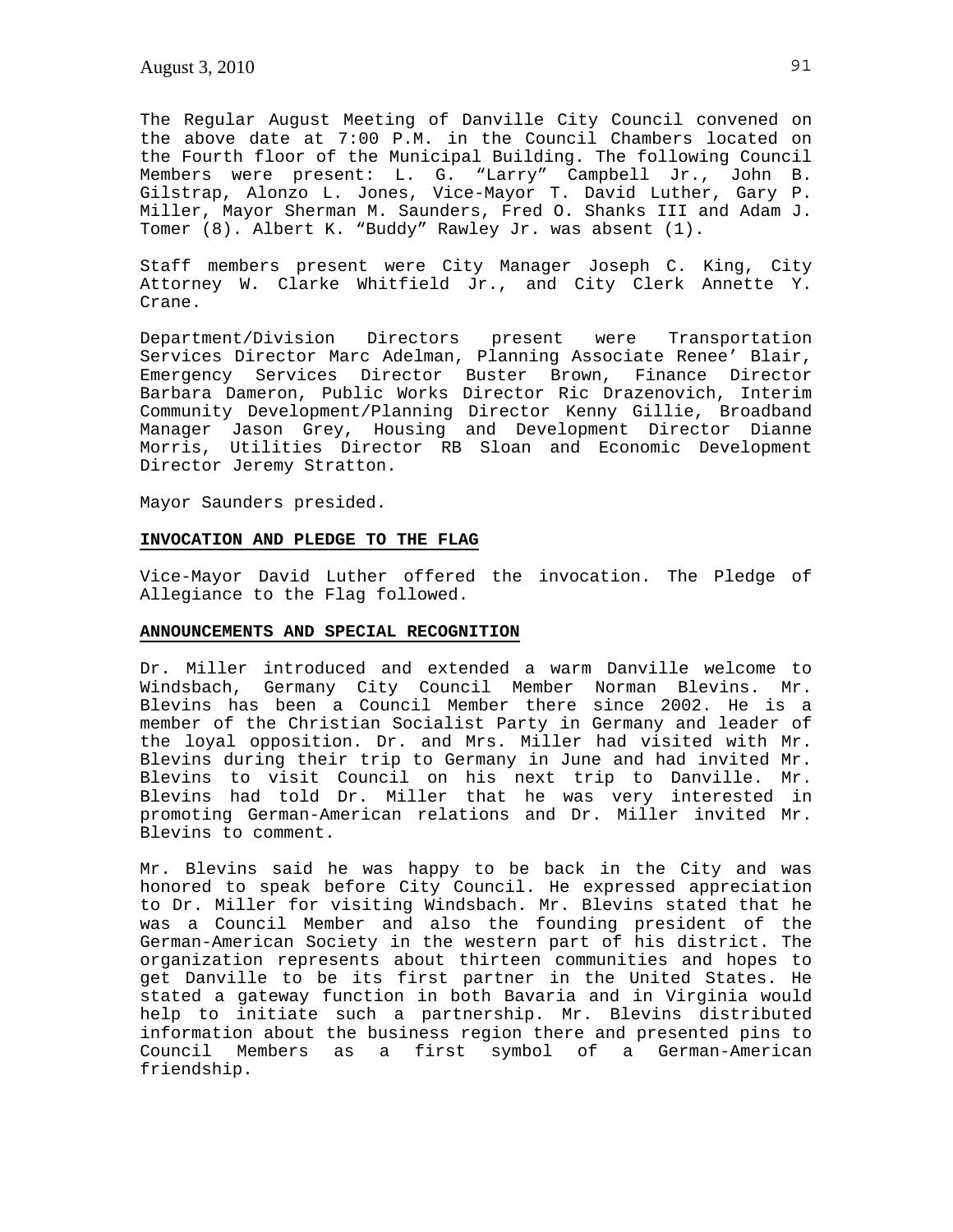Mayor Saunders thanked Mr. Blevins for his comments and gifts and invited him to visit again.

Mayor Saunders presented a Certificate to Piedmont Access to Health Services, Inc. (PATHS) CEO Kay Crane proclaiming the week of August 9 – 13, 2010 as "National Health Center Week" in Danville.

Ms. Crane thanked Mayor Saunders for the honor and introduced Ms. Terri Motley. Ms. Crane reported that on Friday, August 13, at the Main Street Center, Community Health Day would be observed. There will be free screenings, childhood immunizations, back-toschool physicals, and blood pressure and cholesterol checks. She invited the community to come meet the center's staff, to learn what services are available to area citizens, and to take advantage of the free health screenings.

### **MINUTES**

Dr. Miller stated the July 20, 2010 Minutes indicated that Mr. Blevins was Mayor of Windsbach. He asked the Minutes be corrected to reflect that Mr. Blevins is a Council Member. The Clerk noted the corrections.

Upon Motion by Council Member Miller and second by Council Member Luther, Minutes of the July 20, 2010 Regular Council Meeting were approved as corrected. Draft copies had been distributed to Council Members prior to the Meeting.

### **PUBLIC HEARING-AMENDMENTS TO 2011 BUDGET APPROPRIATION ORDINANCE**

Mayor Saunders announced the following budget amendments had been previously discussed by City Council and introduced for First Reading and would be further considered by Council in the Public Hearing. After the Public Hearing is closed, there would be no separate discussion on the items and they would be enacted by one motion. If a citizen or Council Member desires discussion on an item, it will be removed from the consent process and considered separately.

Mayor Saunders opened the floor for a Public Hearing to consider amendments to the FY 2011 Budget Appropriation Ordinance. Notice of the Public Hearing was published in the Danville Register and Bee on July 26, 2011. No one present desired to be heard and the Public Hearing was closed.

Mr. Gilstrap requested that Agenda Item No. VII-3 be removed from the consent process and considered separately.

Mr. Shanks requested that Agenda Item No. VII-5 be removed from the consent process and considered separately.

Upon Motion by Council Member Campbell and second by Council Member Gilstrap, Ordinance No. 2010-07.05 presented by its First Reading on July 20, 2010 amending the Fiscal Year 2011 Budget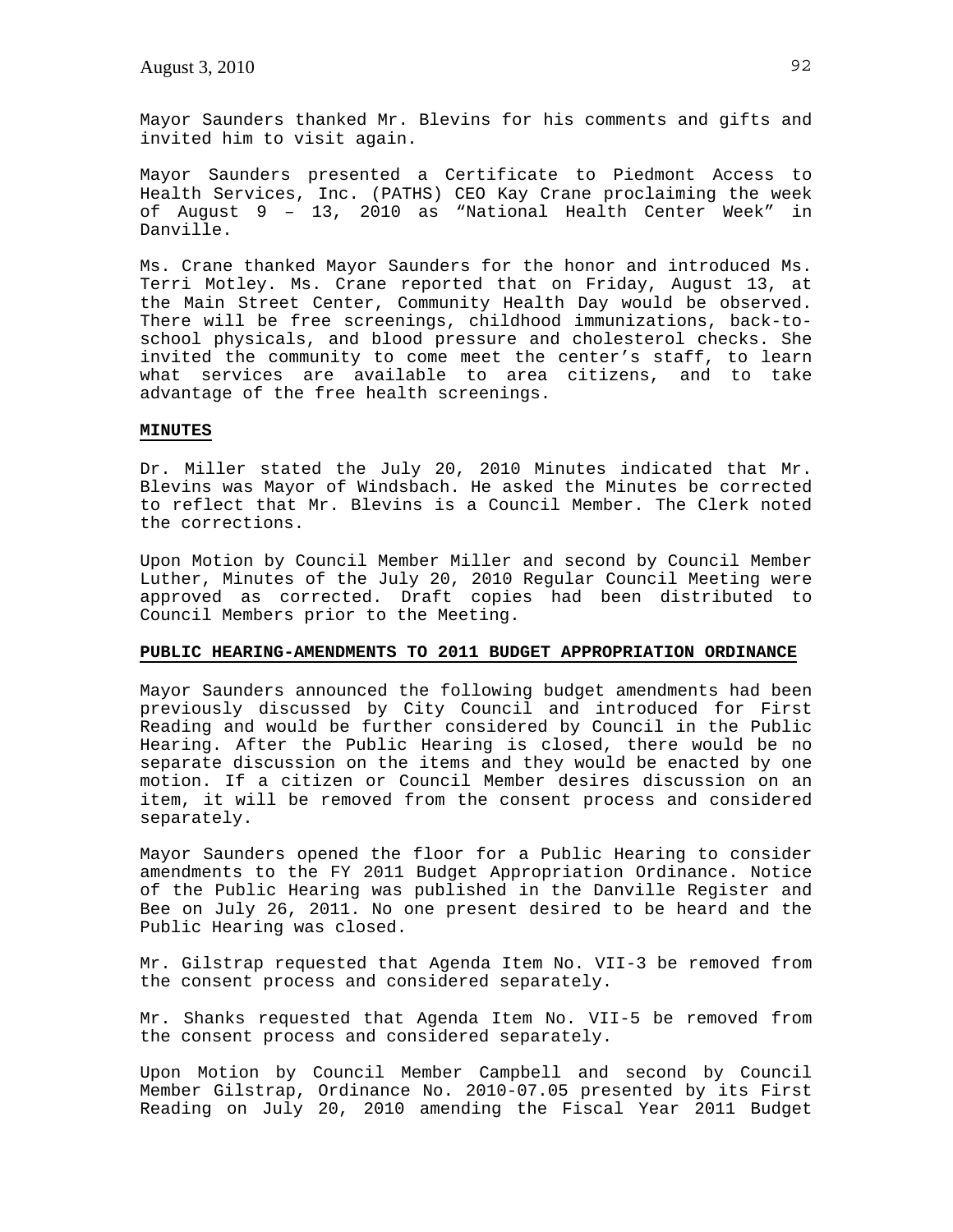Appropriation Ordinance for projects to be or being undertaken to improve the Danville Community financed with Community Development Block grant and Home Investment Partnership funds from the U. D. Department of Housing and Urban Development and estimated program income, for a total appropriation of \$1,901,039 was adopted by the following vote:

| VOTE:   | $A - 0$                                    |
|---------|--------------------------------------------|
| AYE:    | Campbell, Gilstrap, Jones, Luther, Miller, |
|         | Saunders, Shanks and Tomer (8)             |
| NAY:    | None $(0)$                                 |
| ABSENT: | Rawley (1).                                |

Upon Motion by Council Member Campbell and second by Council Member Gilstrap, Ordinance No. 2010-07.06 presented by its First Reading on July 20, 2010 amending the Fiscal Year 2011 Budget Appropriation Ordinance to provide for a grant in the amount of \$16,900 from the State Homeland Security program grant for Citizens Preparedness Project was adopted by the following vote:

| VOTE:   | $A - 0$                                    |
|---------|--------------------------------------------|
| AYE:    | Campbell, Gilstrap, Jones, Luther, Miller, |
|         | Saunders, Shanks and Tomer (8)             |
| NAY:    | None $(0)$                                 |
| ABSENT: | Rawley (1).                                |

# **BUDGET ADOPTION-FY 2011-VIRGINIA COMMISSION OF THE ARTS GRANT**

# **Statement of Conflict of Interest**

I, John B. Gilstrap, do hereby state that I have a conflict of interest regarding the budget amendment to provide for a Virginia Commission for the Arts Grant because of my position as President of the Danville Area Association for the Arts & Humanities. Therefore, pursuant to the State and Local Government Conflict of Interest Act, Virginia Code Section 2.2-3112, I must abstain from voting on this agenda item.

# s/John B. Gilstrap

Upon Motion by Council Member Miller and second by Council Member Jones, Ordinance No. 2010-07.04 presented by its First Reading on July 20, 2010 amending the Fiscal Year 2011 Budget Appropriation Ordinance to provide for a Virginia Commission of the Arts grant in the amount of \$5,000 and to provide for the local share in the amount of \$5,000 for a total grant of \$10,000 was adopted by the following vote:

| VOTE:    | $7 - 0$                                               |
|----------|-------------------------------------------------------|
| AYE:     | Campbell, Jones, Luther, Miller, Saunders, Shanks and |
|          | Tomer (7)                                             |
| NAY:     | None (0)                                              |
| ABSTAIN: | Gilstrap (1)                                          |
| ABSENT:  | Rawley $(1)$ .                                        |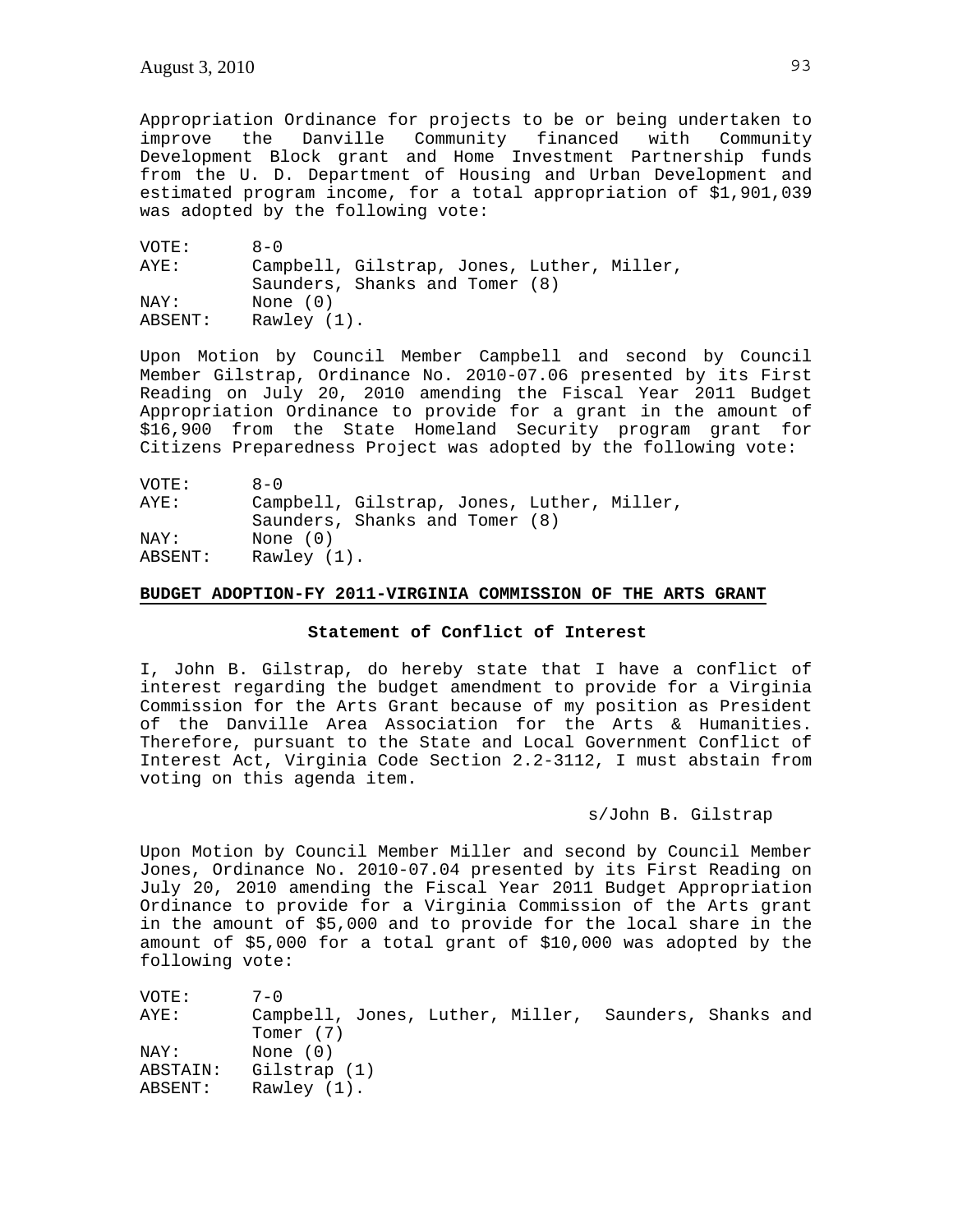# **BUDGET ADOPTION-FY 2011-STATE DEPT. OF AVIATION GRANT-AIRPORT**

Council Member Shanks moved adoption of Ordinance No. 2010-07.07 presented by its First Reading on July 20, 2010 amending the Fiscal Year 2011 Budget Appropriation Ordinance to provide for State Department of Aviation Maintenance Grant funds related to the maintenance of certain airport properties and the acquisition of grounds equipment in the amount of \$83,800 and for the local share in the amount of \$41,200 for a total appropriation of \$125,000 and appropriating the same.

Council Member Miller seconded the Motion.

Mr. Shanks inquired about Airport grounds equipment. In response, Transportation Services Director Marc Adelman advised the ground equipment that was purchased last year was a mowing attachment, which is a grass-cutting device with a wide blade and attached to the tractor. The tractor, which needed major repairs last year, is getting to the end of its useful life and a new one is needed. The State will provide up to 50% funding for the tractor.

The Motion carried by the following vote:

| VOTE:   | $R - N$                                    |
|---------|--------------------------------------------|
| AYE:    | Campbell, Gilstrap, Jones, Luther, Miller, |
|         | Saunders, Shanks and Tomer (8)             |
| NAY:    | None $(0)$                                 |
| ABSENT: | Rawley (1).                                |

# **PUBLIC HEARING-AUTHORIZE ISSUANCE OF \$1,210,000 GO BONDS**

Mayor Saunders opened the floor for a Public Hearing to consider authorizing \$1,210,000 in General Obligation Bonds to finance capital improvements to the City's street, stormwater system, Airport and computer system. Notice of the Public Hearing was published in the Danville Register and Bee on July 20 and 27, 2010. No one present desired to be heard and the Public Hearing was closed.

Upon Motion by Council Member Tomer and second by Council Member Gilstrap, Ordinance No. 2010-07.08 presented by its First Reading on July 20, 2010 authorizing the issuance of General Obligation Bonds of the City of Danville, Virginia, in the maximum principal amount of \$1,210,000 to finance capital improvements to the City's streets, stormwater system, Airport and computer system was adopted by the following vote:

| VOTE:   | $R - N$                                                        |
|---------|----------------------------------------------------------------|
| AYE:    | Campbell, Gilstrap, Jones, Luther, Miller,                     |
|         | Saunders, Shanks and Tomer (8)                                 |
| NAY:    | None $(0)$                                                     |
| ABSENT: | Rawley (1).                                                    |
|         | PUBLIC HEARING-AMEND 2020 LAND USE PLAN ON HERMITAGE & WIMBISH |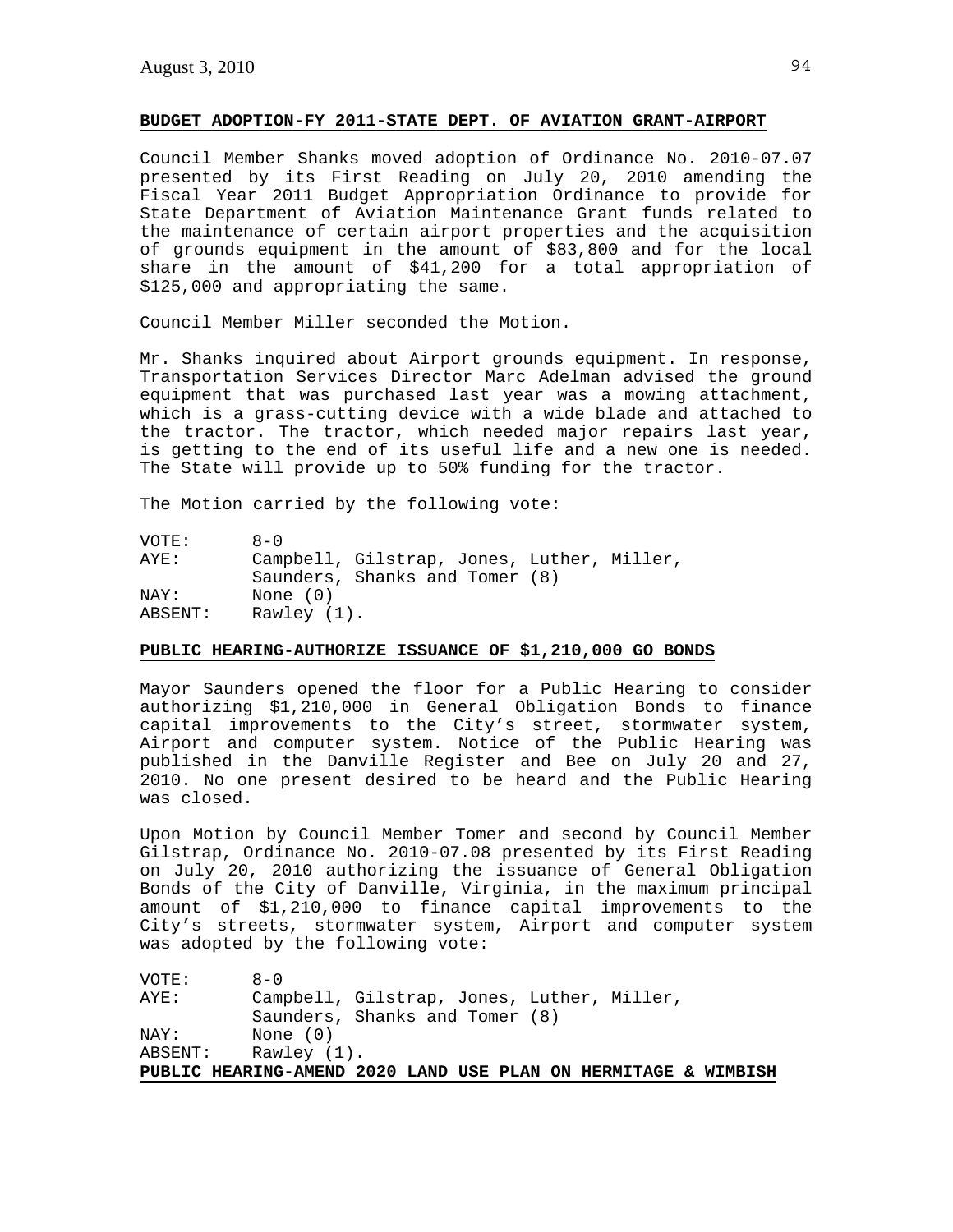Mayor Saunders opened the floor for a Public Hearing to consider a request to amend the Year 2020 Land Use Plan and to rezone property fronting on Hermitage Drive and to the rear of 309 Wimbish Drive. Notice of the Public Hearing was published in the Danville Register and Bee on July 20 and 27, 2010.

Paul Lewis and Linda and William Kelly, owners of the property at Hermitage Drive and Wimbish Drive, were present to answer questions from Council Members and citizens.

No one present desired to be heard and the Public Hearing was closed.

Council Member Shanks moved the adoption of an Ordinance entitled:

#### ORDINANCE NO. 2010-08.01

AN ORDINANCE AMENDING THE YEAR 2020 LAND USE PLAN FROM ATTACHED & MIXED RESIDENTIAL TO URBAN SINGLE FAMILY RESIDENTIAL AND REZONING FROM M-R, MULTI-FAMILY RESIDENTIAL TO OT-R, OLD TOWN RESIDENTIAL DISTRICT, 0.362 ACRES OF PARCEL NUMBER 57498 FRONTING ON HERMITAGE DRIVE AND TO THE REAR OF 309 WIMBISH DRIVE.

The Motion was seconded by Vice-Mayor Luther and carried by the following vote:

VOTE: 8-0 AYE: Campbell, Gilstrap, Jones, Luther, Miller, Saunders, Shanks and Tomer (8) NAY: None (0) ABSENT: Rawley (1).

### **PUBLIC HEARING-AMEND DESIGN GUIDELINES FOR HISTORIC OVERLAY**

Mayor Saunders opened the floor for a Public Hearing to consider amending the Design Guidelines for the Historic Overlay District of Danville. Notice of the Public Hearing was published in the Danville Register and Bee on July 20 and 27, 2010. No one present desired to be heard and the Public Hearing was closed.

Vice-Mayor Luther moved adoption of an Ordinance entitled:

### ORDINANCE NO. 2010-08.02

AN ORDINANCE ADOPTING AMENDMENTS TO THE DESIGN GUIDELINES FOR THE HISTORIC OVERLAY DISTRICT OF DANVILLE, VIRGINIA.

Council Member Campbell seconded the Motion.

Planning Associate Renee' Blair advised the current design guidelines for the Historic Overlay District were adopted in 1999. She reported the Commission of Architectural Review had been working to update the existing guidelines in an effort to provide more information and assistance to residents that live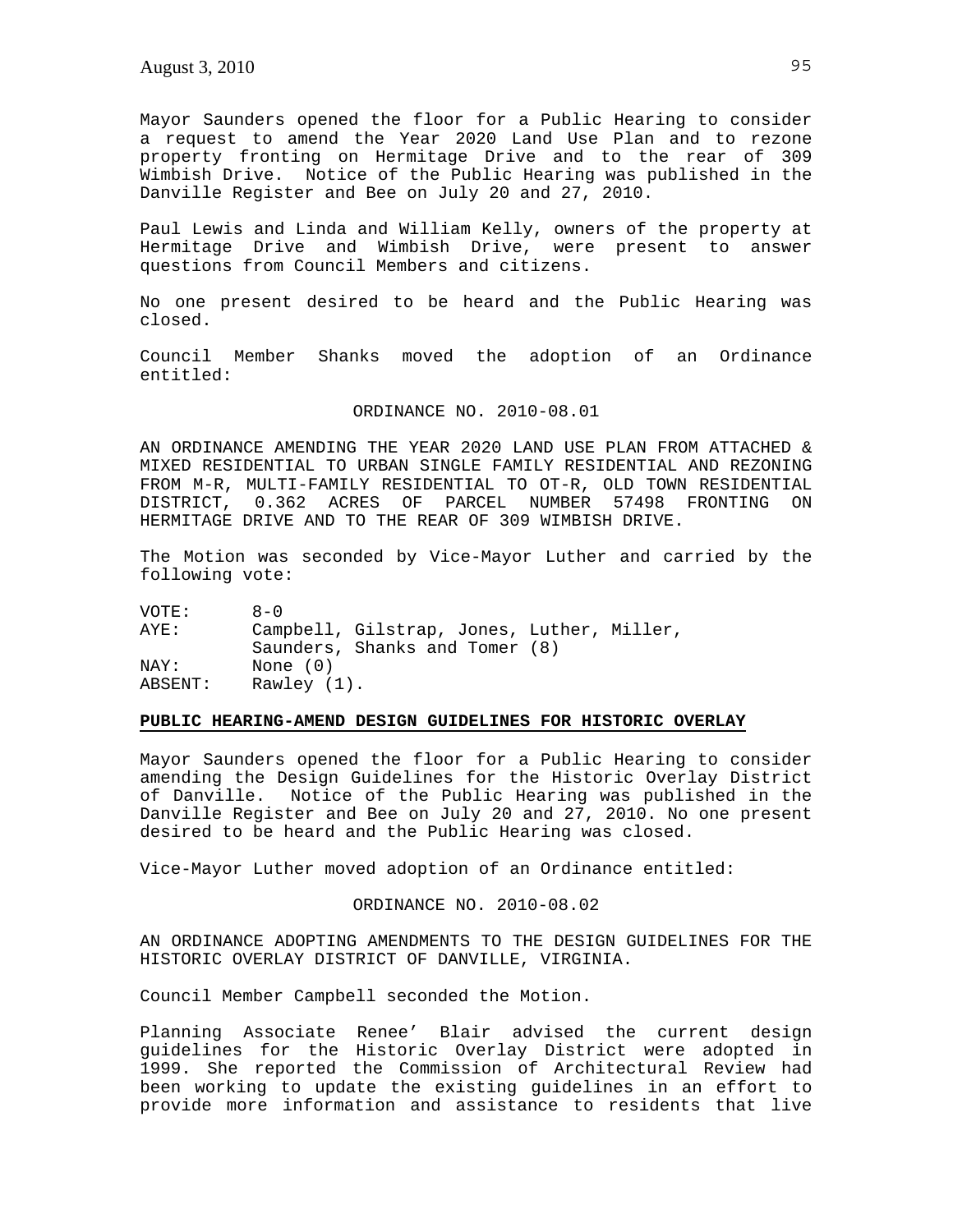and work in the District. In addition to Downtown, Tobacco Warehouse and Old West End Districts, Long Mill, Holbrook-Ross and North Danville have been added for participation in the Real Estate Tax Abatement Program, which is administered through the Community Development Department.

In response to Mr. Shanks, Ms. Blair advised the North Danville District covers North Main up to Girard Street.

The Motion carried by the following vote:

VOTE: 8-0 AYE: Campbell, Gilstrap, Jones, Luther, Miller, Saunders, Shanks and Tomer (8)<br>NAY: None (0) None (0) ABSENT: Rawley (1).

#### **LONG TERM POWER COST STABILIZATION & ENERGY EFFICIENCY PLANS**

Council Member Jones moved adoption of an Ordinance entitled:

ORDINANCE NO. 2010-08.03

AN ORDINANCE CHANGING THE POWER COST ADJUSTMENT ACCOUNT TO PROVIDE FOR A LONG TERM POWER COST STABILIZATION PLAN AND TO PROVIDE FOR THE ESTABLISHMENT OF AN ENERGY EFFICIENCY AND CONSERVATION PLAN.

Council Member Tomer seconded the Motion.

Mr. Shanks advised he would be voting against the measure although he was in total support of the power cost stabilization plan. He said the Energy Efficiency program would involve a charge to all customers in order to redistribute to a few and at this point, it is unknown how the program will work. Vice-Mayor Luther voiced agreement with Mr. Shanks and stated he, too, would not support the measure.

Council Member Tomer said lower customer utility costs and an energy efficiency program had been two of his goals and he stated he felt those goals had been met. He said he would vote in favor of both plans.

Council Members Jones, Campbell, Gilstrap and Miller voiced support for the measure.

The Motion carried by the following vote:

| VOTE:   | $6 - 2$                                      |
|---------|----------------------------------------------|
| AYE:    | Campbell, Gilstrap, Jones, Miller, Saunders, |
|         | and Tomer (6)                                |
| NAY:    | Luther and Shanks (2)                        |
| ABSENT: | Rawley (1).                                  |